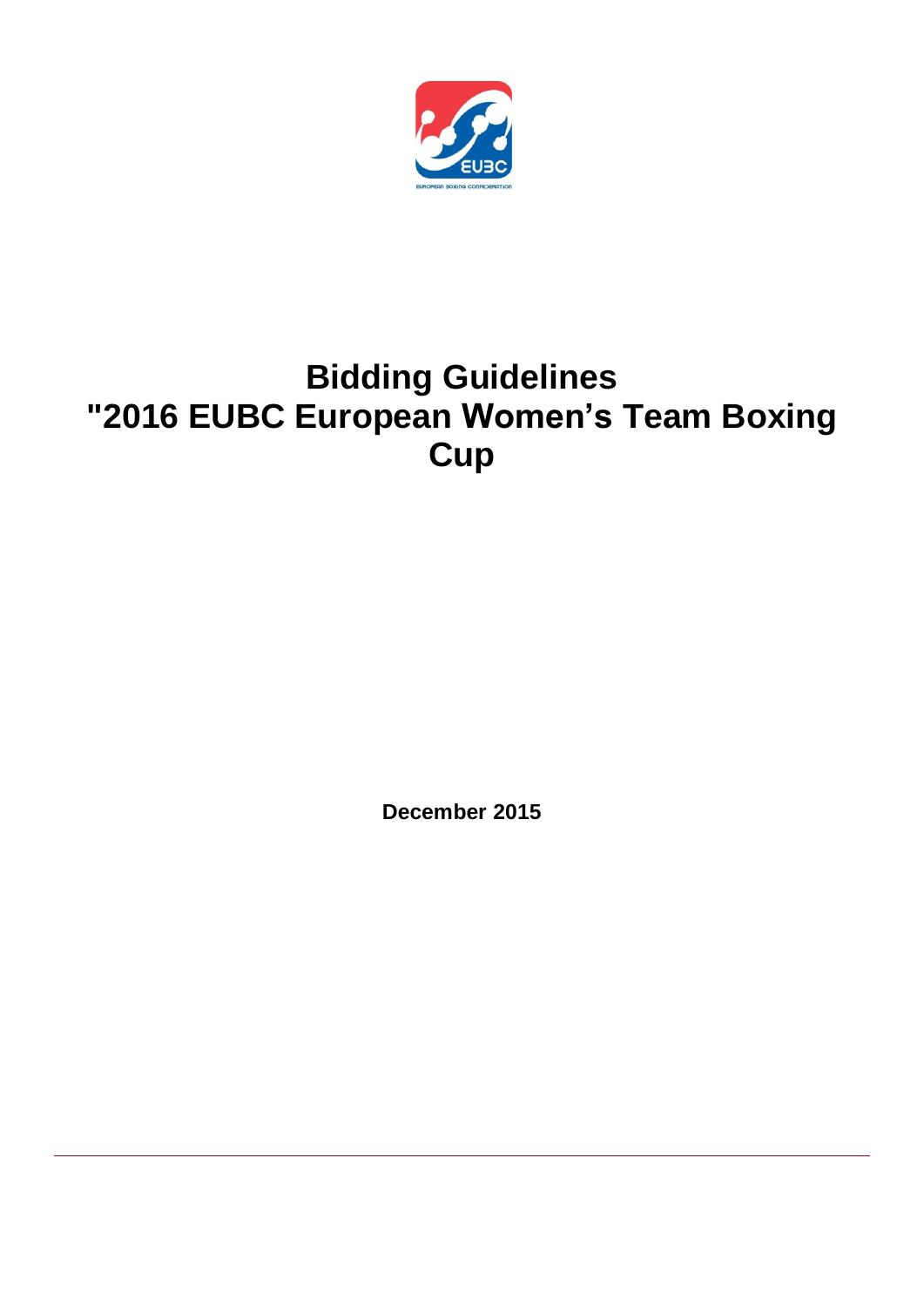# **I. Introduction**

It is a great pleasure to announce the bidding for the first edition of the EUBC European Women's Team Boxing Cup 2016. This event will be a great opportunity to showcase the high class boxing skills of the women boxers from nations through Europe.

# **II. About the Event**

## **A. Official Title of the Event**

"EUBC European Confederation Women's Team Boxing Cup\_\_\_\_\_\_\_\_\_\_\_\_2016" (Name of Chosen City)

**B. Tentative Dates:** February 3 -7, 2016 (Preliminaries) and March 9 – 13, 2016 (Finals)

Preliminaries:

| Day 1     | Arrivals + Technical Meeting                   |
|-----------|------------------------------------------------|
| Day 2     | General Weigh In, Official Draw, Preliminaries |
| Day $3-4$ | Preliminaries                                  |
| Day 5     | <b>Departures</b>                              |

Finals:

| Day 1     | Arrivals + Technical Meeting     |
|-----------|----------------------------------|
| Day 2     | General Weigh In, Quarter finals |
| Day $3-4$ | <b>Semi Finals and Finals</b>    |
| Day $5$   | Departures                       |

## **C. Weight Classification**

Women: 5 Weight Categories: 51 kg, 54 kg, 60 kg, 64 kg, 75 kg

## **D. Age Classification**

Women: 19 – 40 years old based on the "Year of Birth" (January 1, 1997 – December 31, 1976)

## **E. Competition Format**

Women: Four (4) rounds of two (2) minutes each (one minute rest between rounds)

## **F. Number of Officials**

- a. Supervisor: 1 (one)
- b. ITOs: 9 International Technical Officials
- c. R&Js: Based on the number of participating countries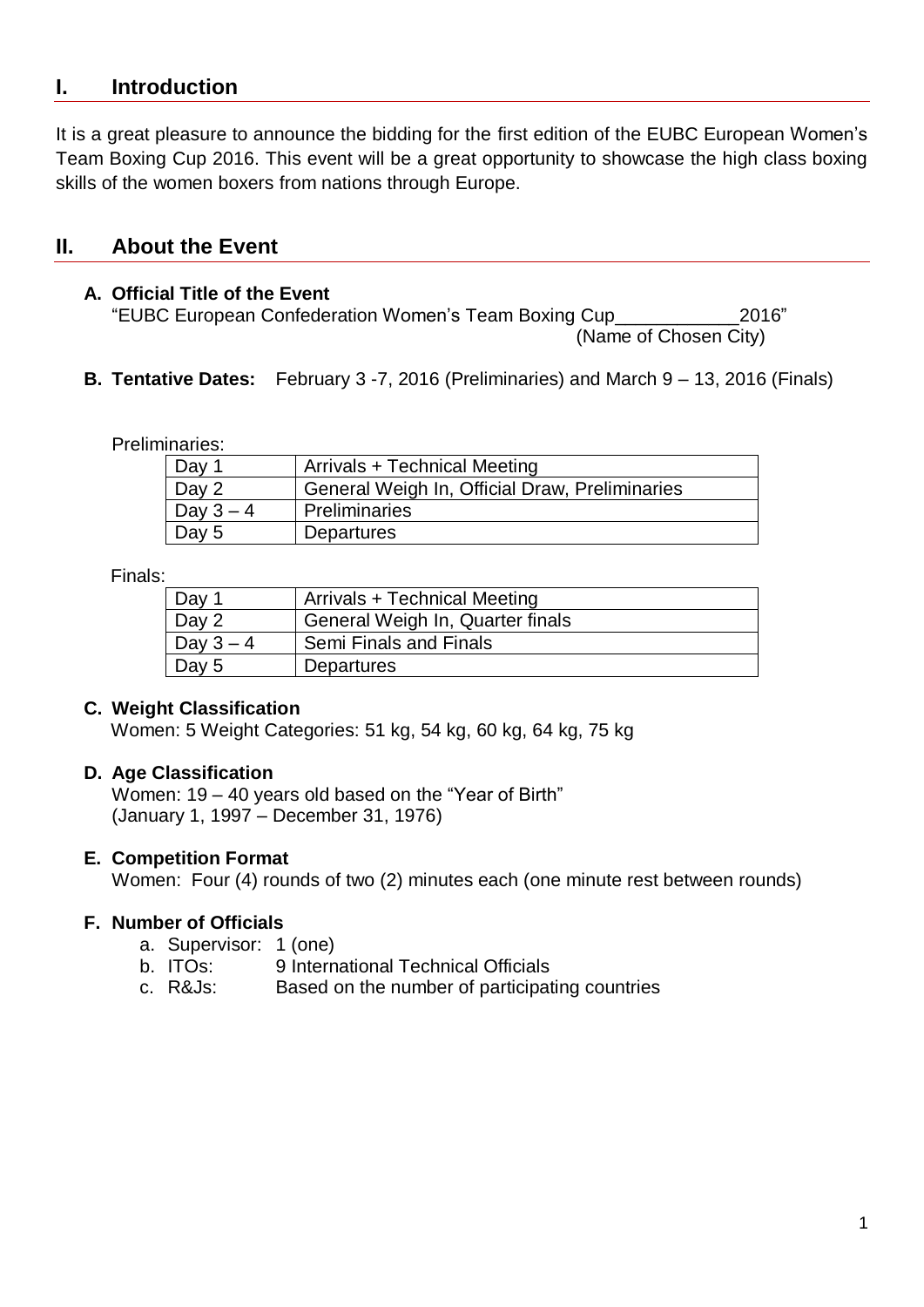# **II. EUBC Requirements and Bidding Requests**

This section introduces all EUBC requirements in all areas and will also ask for proposals in each area from the National Federations applying in order for EUBC to evaluate and make the final decision.

# **A. Motivation to Host the Event**

EUBC would like to know whether you have a commanding reason to host this event which might be beneficial for the further development of boxing in your country.

## **(\*) In your proposal, please describe the motives and rationales to host this event**

## **B. About the Host City**

EUBC needs to know which city in your country you will propose to host this event.

#### **(\*) In your proposal, please specify the city and provide the following additional information on the city**

- Location of the city
- Accessibility to the city
- Demographic information
- Transportation from airport to the city
- Records of hosting any international sporting event

# **C. Experience in Hosting AIBA Competitions**

For hosting its competitions, EUBC has a preference for more experienced National Federation shaving organized AIBA Competitions in the past with proven records.

# (\*) **In your proposal, please introduce proven records of hosting any AIBA or international sporting event organized by your National Federation or in the city**

- Name of event(s)
- Your National Federation's involvement

## **D. Proposed Competition Venue**

EUBC requires the following facilities:

- Venue with a 1,000 seating capacity minimum
- Field of Play (FOP) with space for two rings
- Sufficient spaces for meeting rooms and offices
- Jumbo screen(s) and scoreboard
- Space for at least 3 separate lounges (ITOs, R&Js, VIPs)
- Locker rooms for Boxers and for R&Js
- Space for warm-up area
- Anti-doping and medical examination room
- Sufficient storage room
- IT equipped press room and press conference room
- LAN Internet Line access and on site Live Streaming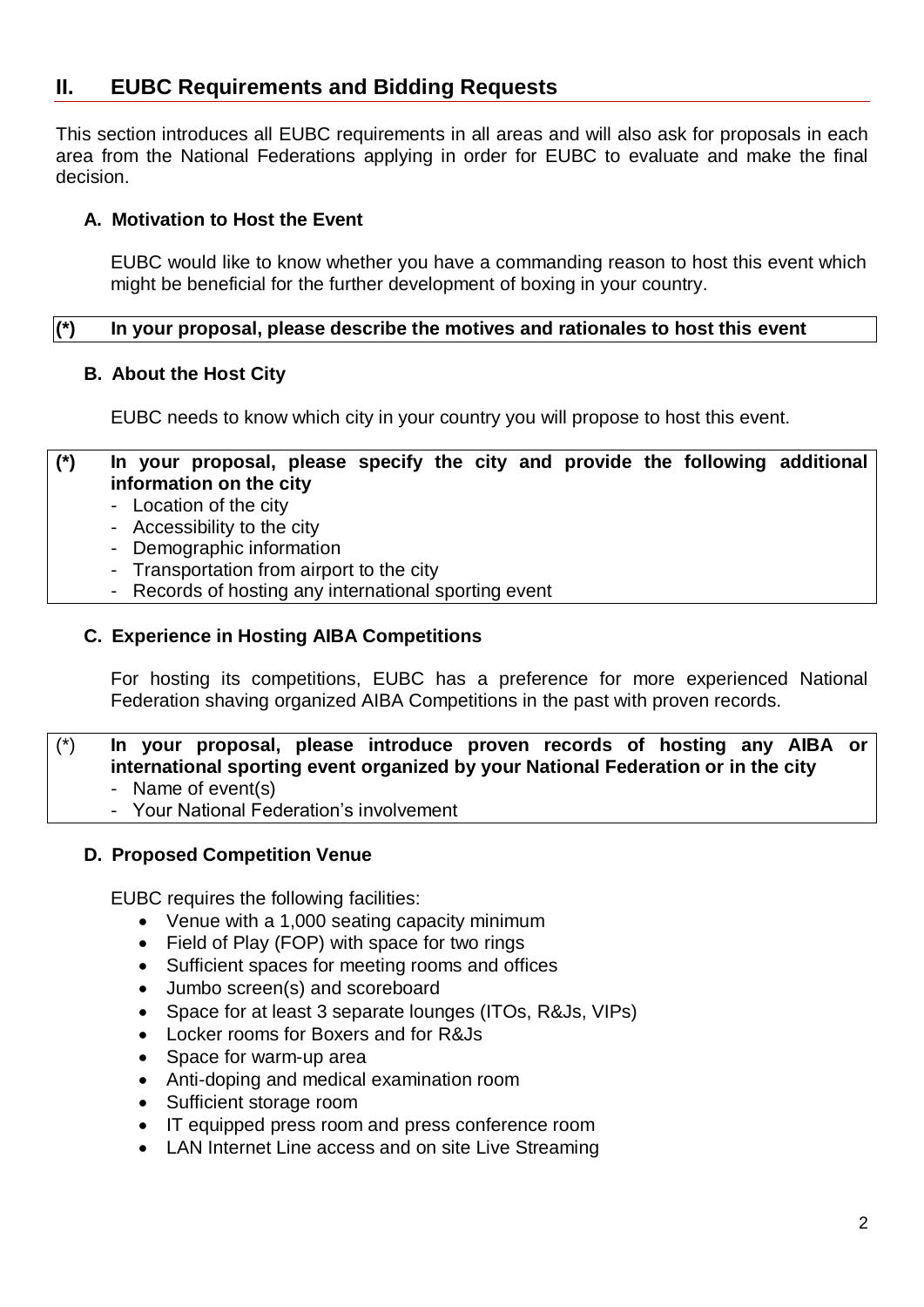# (\*) **In your proposal, please specify details about this Competition Venue and include photos and floor plans of all facilities and distance to hotels**

# **E. Proposed Training Venue**

EUBC requires the following facilities:

- Space for installing 1 boxing ring
- Space for setting up boxing training equipment
- Space for floor exercises

#### (\*) **In your proposal, please specify details about the Training Venue and include photos of all facilities and distance to hotels / Competition Venue**

# **F. Government Support**

EUBC requires a proof of your Government's support and/or endorsement of hosting this event by your National Federation. Please provide:

- Provision of financial guarantee
- Guarantee for the rates of the hotel rooms
- Guarantee for the provision of visas (where necessary)
- Guarantee for any necessary support given to the LOC

# (\*) **In your proposal, please attach your Government's supporting letter**

## **G. Accommodation**

EUBC requires a total of two different level of hotels for the following groups of participants:

- 1. EUBC Family and Officials Hotel:
	- $\circ$  4- to 5-Star hotel
	- o EUBC President, Supervisor, ITOs, R&Js, EUBC Staff covered by LOC
	- o R&Js will be accommodated in double occupancy (to be covered by NFs); for R&Js, room rate in double occupancy (and in single occupancy if necessary) must be the same as for Team Delegations
	- o Special room rates for VIPs should be proposed
	- o Free Internet access in the rooms
	- $\circ$  3 meals per day
- 2. Team Delegations' Hotel:
	- o Minimum 3-Star hotel
	- o Estimate number of all delegations: 100–200 people
	- o Room rate range for single occupancy: 50-80 Euros per person/day
	- o Room rate range for double occupancy: 45 60 Euros per person/day
	- $\circ$  Room rate range for triple occupancy: 40 55 Euros per person/day
	- o Room rates should include 3 meals per day
	- o Free Internet access or a designated room with multiple free Internet connections
	- o Room charges are to be covered by each participating team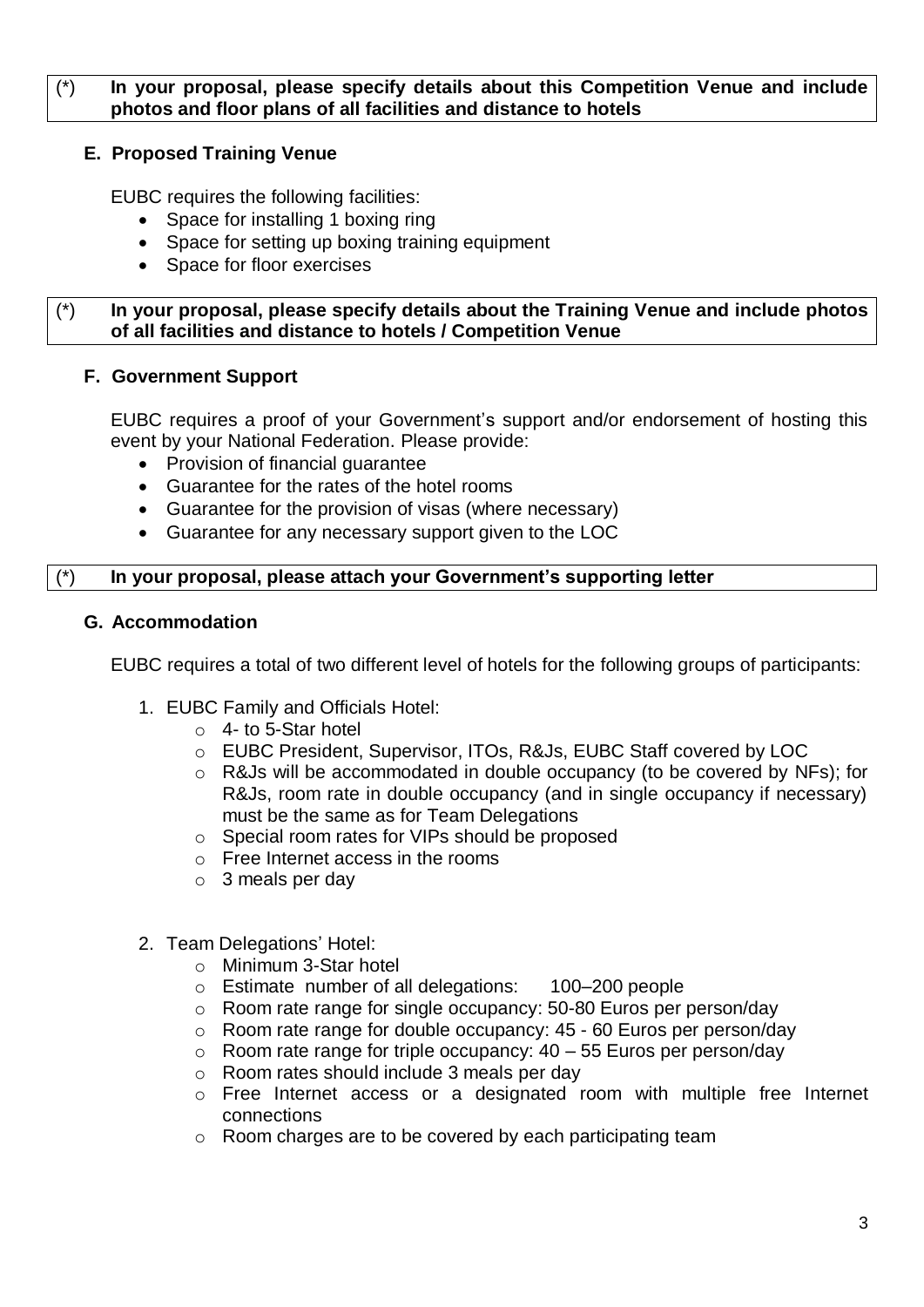# (\*) **In your proposal, please specify proposed room rates following the different levels of hotels as below:**

- EUBC Family Hotel: Please provide room rate for a standard room for VIPs
- Team Delegations' Hotel: Please provide room rate per person following the number of guests in each room (single and double occupancy basis) including 3 meals
- All hotels need to be shown on a map indicating the distance and travel time to the Competition Venue, the Training Venue and the airport

# **H. Event Host Fee**

The hosting and organizing fee for the 2016 EUBC European Women's Team Cup is 5,000 Euros.

# **I. Prize Fee**

The LOC must guarantee a prize fee of 10,000 Euros for the first three (3) winning teams of the 2016 EUBC European Women's Team Boxing Cup.

# **J. Airline Tickets**

- 1. Team Delegations
	- All tickets will be covered by National Federations
- 2. EUBC Family and Officials: All tickets will be covered by the LOC
	- One airline ticket for the EUBC President
	- One airline ticket for the Supervisor
	- One airline ticket for the EUBC Executive Director and EUBC Competition Manager and EUBC Staff
	- All airline tickets for the ITOs
- 3. Referees & Judges
	- All R&J tickets will be covered by participating NFs

# **K. Transportation**

EUBC requires the LOC to provide the following transportation:

- Free transportation between the nearest international entry point to the host city and to all hotels
- Free transportation between all hotels, the Competition Venue and the Training Venue
- Specific cars / shuttles / buses for each of the above mentioned groups

# **L. Additional Offers**

- **(\*) In addition to the above mentioned mandatory requirements, the Bidding National Federations can propose any additional offer which might help them to win the bid such as:**
	- Supporting programs for participating boxers
	- Additional programs for VIPs
	- Programs for accompanying guests
	- Opening / closing ceremonies